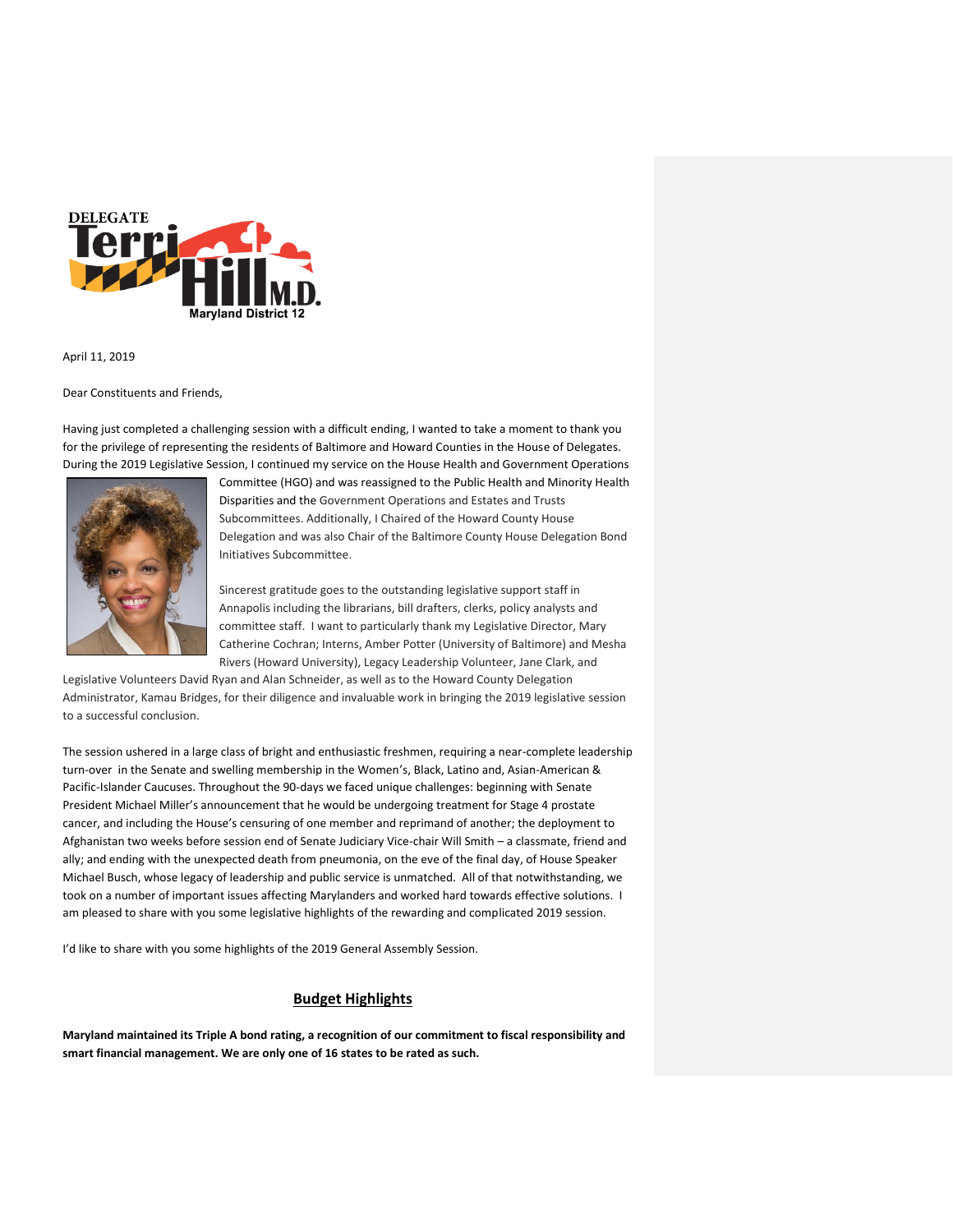As every year, the General Assembly passed a bipartisan, balanced budget for FY 2020. Despite a General Fund FY19 shortfall of \$269 million, in part due to the Federal Government shutdown, the House Appropriations and Senate Budget and Taxation Committees were able to reorganize the state budget to fund our priorities without raising taxes. The final approved budget provides a \$118.2 million **fund balance,** \$26 million **structural surplus** for FY2020 and \$1.1 billion **Rainy Day Fund balance**.

\$46.6 billion **Operating Budget** for FY 2019-2020:

- \$911,537 for **Baltimore County, a 6.5% increase**
- \$380,622 for **Howard County, a 8.7% increase**
- Public 4-year colleges support grows \$110.7 million (7.3%) with tuition increase capped at 2%
- A record \$7.0 billion in support for **public schools**, with \$500 million for **school construction,** \$435.2 million (7.5%) increase in **direct aid to local schools**, and at least \$255 million for Kirwin implementation down payment including:
	- o \$2 million for **Mental Health Coordinators** in each local school system
	- o \$31.7 million for **full day pre-K for 4-year-olds**
	- o \$65.5 million for **Special Education Grants**
	- o \$75 million for **Teacher Salary Incentive Grants**
- Medicaid funding totals \$11.2 billion, allowing state provided coverage to 1.4 million residents
- 3% general salary increase for **state employees**, 5% for **law enforcement officers**, additional 6% salary increase for **correctional officers,** 3.5% rate increase for **providers serving the developmentally disabled and those with behavioral health needs** and 3% rate increase for most **other health and human service providers**.
- **State Medicaid funding of \$11.2 billion, to cover 1.4 million residents**
- \$4 million to establish a **Rape Kit Testing Grant Fund**

## **2019 Sponsored Bills**

I was the primary sponsor on 22 bills this session including 2 local bills under my sponsorship. Six passed, including both Howard County Delegation bills, an additional bill will go to interim. The bills that passed were:

**HB251 – Department of Aging - Grants for Aging-in-Place Programs (NANA):** This bill supports those wishing to age in place by authorizing the Maryland Department of Aging to make grants to nonprofit organizations and area agencies on aging to establish and expand current aging-in-place programs for seniors.

**HB417 – Water Pollution Control – Notification of Sewer Overflows and Treatment Plant Bypasses**: Improves public notification stream and river contamination due to a sewer overflow or treatment plant bypass including requirements for posting on agency websites, at the site of the overflow in English and Spanish, and on local social media websites and timely notification to downstream jurisdictions.

**HB436 – Estates and Trusts - Protection of Minors and Disabled Persons – Guardianship:** Held for further study during the interim, this bill seeks to establish separate processes for the appointment of a guardian for disabled persons and minors and generally prohibit the court from appointing as guardian the attorney (or partners or business associate of the attorney) who represents a party in the petition for guardianship.

**HB751 – Health Insurance - Prior Authorization – Requirements:** Improves the process and decreases delays in getting prescriptions refilled by prohibiting unnecessary reauthorization requirements and removing much of the redundancy, especially for patients with chronic conditions. Although additional improvements are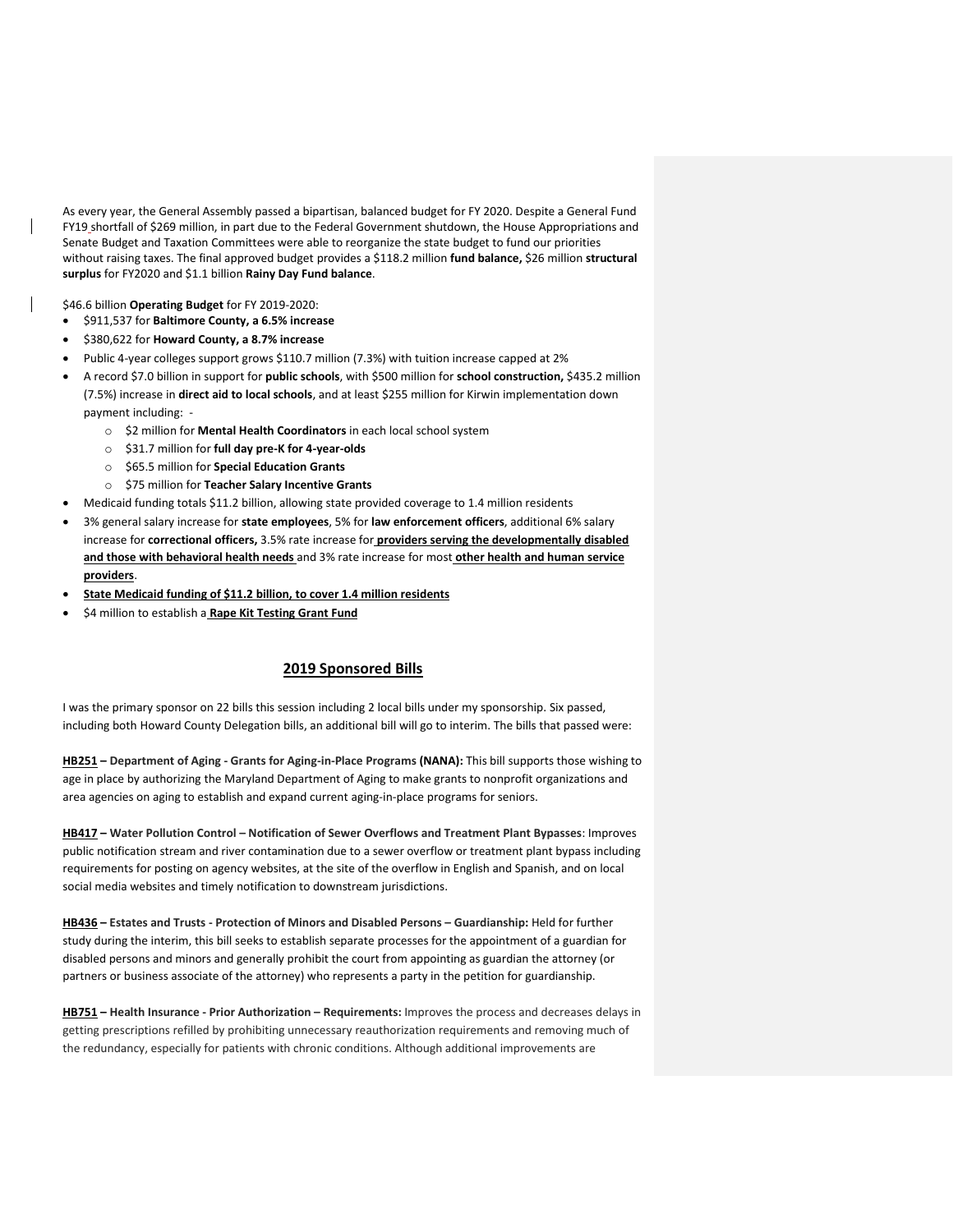desirable from patient, provider and pharmacist perspectives, the provisions passed reflect broad stakeholder agreement and progress.

**HB869 – Howard County- Alcoholic Beverages- Marketplace License** – Establishes a marketplace license allowing the owner, manager, or lessee of a single structure to procure a license to sell alcoholic beverages through one or more vendors and agents within the structure via bar service, draft service, and take home service using growlers or other such vessels.

**HB1166 – Howard County- Authority to Impose Fees for Use of Disposable Bags:** This bill authorizes Howard County to impose a fee on a store for the use of disposable bags as part of a retail sale of products. The fee may not exceed 5 cents for each disposable bag used. The county may only use fee revenue collected pursuant to the bill for an environmental purpose, including the establishment of a program to provide reusable bags to individuals in the county or the implementation, administration, and enforcement of the fee.

**HB1183 – Public Health - Treatment for the Prevention of HIV - Consent by Minors:** On average, three Marylanders are diagnosed with Human Immunodeficiency Virus (HIV) every day and 22 percent of new HIV diagnoses in the state in 2017 were for people 24 and younger. Minors aged 14-18 are currently unable to consent to preventative treatment for HIV without parental notification or consent. This bill allows a minor to receive HIV preventative prescriptions without parental consent.

-------------------------------------------------------------------------------

I will continue working to improve and gain support needed for of a number of bills which did not pass including:

**HB136 – Department of General Services - Energy-Conserving and Bird-Safe Building Standards:** This ecologically important bill would have required, to the extent practicable and within budgetary restraints, LEED Pilot Credit #55 consistent standards be developed and implemented for state-owned and state-funded buildings to decrease the 988 million annual bird deaths from window collisions and reduce energy consumption. The law would have applied to state funded buildings constructed, substantially altered, or acquired and required appropriate shielding of lighting of existing public buildings. The bill and its amended senate cross-file were each delayed in the house and finally passed out, but not in time for the chambers to reach concurrence on the amendments.

**HB502 – Environment - Office of Recycling - Mattresses and Box Springs:** This bill required the State to assist and encourage local jurisdictions to create mattress and box spring waste stream management programs and promote business and jobs creation that diverts them from disposal in landfills and incinerators, by collecting and providing current information on local and national programs for the recycling and reuse of mattresses and box springs. This bill passed the House unanimously, but did not make it out of the Senate Education, Health and Environmental Affairs Committee.

**HB937 – Family Law - Child Support - Eligibility of a Child Who Has Attained the Age of 18 Years:** Aligning child support to reflect today's reality that, as a high school education or GED is no longer sufficient to gain independent, self-sustaining, tax-base contributing employment, this bill would have restored the age of majority to 21, for purposes of child financial support alone. It would have applied the same expectations to parents who are divorced, separated or never married, as seen in parents of intact families, for helping their offspring to successfully launch into adulthood, provided the young adult is putting forth adequate effort and certain circumstances were present.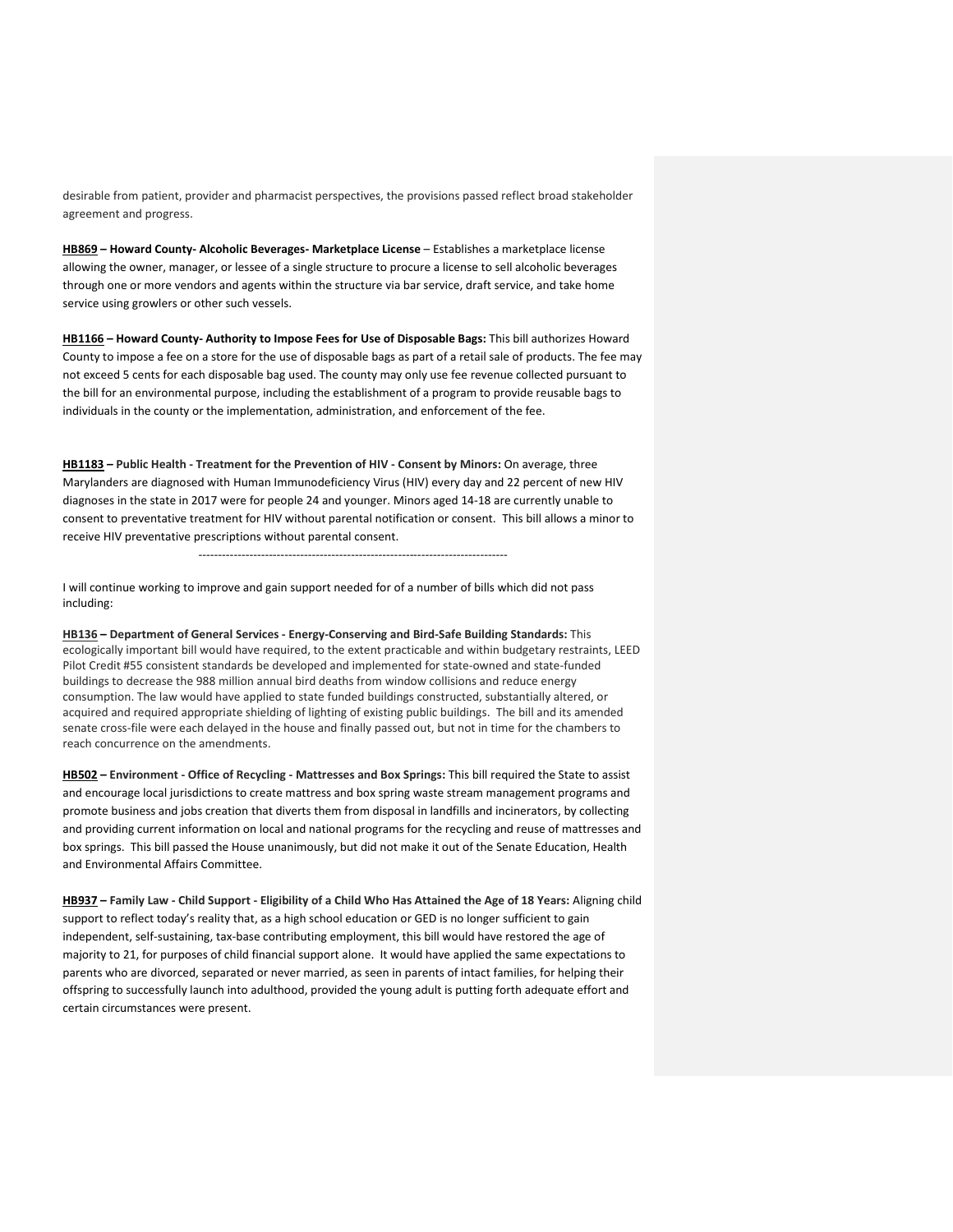**HB940 – Unregulated Space in Hospital Operating Suites Pilot Project – Study:** Required a study to evaluate how to better use underutilized hospital operating room space, making it less cost prohibitive and more accessible for self-paying, elective patients at higher risk or who need a higher level of immediate post-surgical care than may be available in a stand-alone facility. This bill passed the house, but unacceptable, last minute senate amendments left no time for reconciliation and passage. The stakeholders, with my and the committee chair's urging, have agreed to carry out the requested study despite the bill's failure.

#### **HB1106 – Youth Sports Programs - Restrictions, Registration, Personnel, and Policy Information**

**Requirements:** I appreciate the coaches, national organizations, youth sports advocates, and health experts who worked with me over the last year to create a consensus bill. Amendments offered and public confusion made it difficult for the committee to reconcile stakeholder concerns or separate out the non-controversial components, so the bill did not make it out of committee. I will continue to advocate for improvements in youth sports safety through uniform and better training for coaches and officials, creation of a commission of recreation leaders and safety experts, limitations on repetitive impacts for younger children that increase concussive and sub-concussive injury risks and the use of better safety equipment.

**HB1242 – Public School Students- Vision Services- Reporting:** Recognizing that up to 50% of students with vision problems fail to get the eye exams, glasses and additional treatment needed for them to see well enough to learn, this bill, as amended, sought to review the efficacy of recent efforts to increase needed follow up for children who failed eye screenings and to study for possible statewide implementation community programs which work to ensure that every child who fails a screening has access to vision services and follow up care. The bill unanimously passed house, but did not get out of the Senate Education, Health and Environmental Affairs Committee.

**HB1262 – Human Relations – Employment Discrimination and Discriminatory Housing Practices – Time to File Complaint:** After passing the House, this bill which increased the time an employee could file a discrimination complaint with the Maryland Commission on Civil Rights from 6 months to 300 days (allowing employees to try working through internal processes with less fear of having insufficient time to file with the MCCR if it failed), changed the trigger for tolling a wage discrimination complaint from the time the alleged act occurred to when the employee first new or should have known of the act, and increased the time for filing a housing discrimination complaint from 12 to 18 months, stalled in the Senate Judicial Proceedings Committee.

## **Baltimore and Howard County Legislative Bond Initiatives**

Despite a tight budget, I am pleased that Senator Lam, Delegate Ebersole, Delegate Feldmark and I were able to secure funding this year for the following projects in our district:

**Harriet Tubman Community Center and Museum: \$300,000.** The Harriet Tubman School, which opened in 1949, served as the County's only all-black high school until it closed through desegregation in 1965. The project includes remediation of hazardous substances and restoration of the facility.

**Lansdowne Volunteer Fire Department: \$75,000.** The Lansdowne Volunteer Fire Department provides quality service, professional fire protection and life safety to meet the needs of our community. These funds are to assist with the building of a new fire station to replace the one built in 1902. The station would have a community room and provide shelter during emergencies

## **Baltimore County and Howard County Legislative Actions**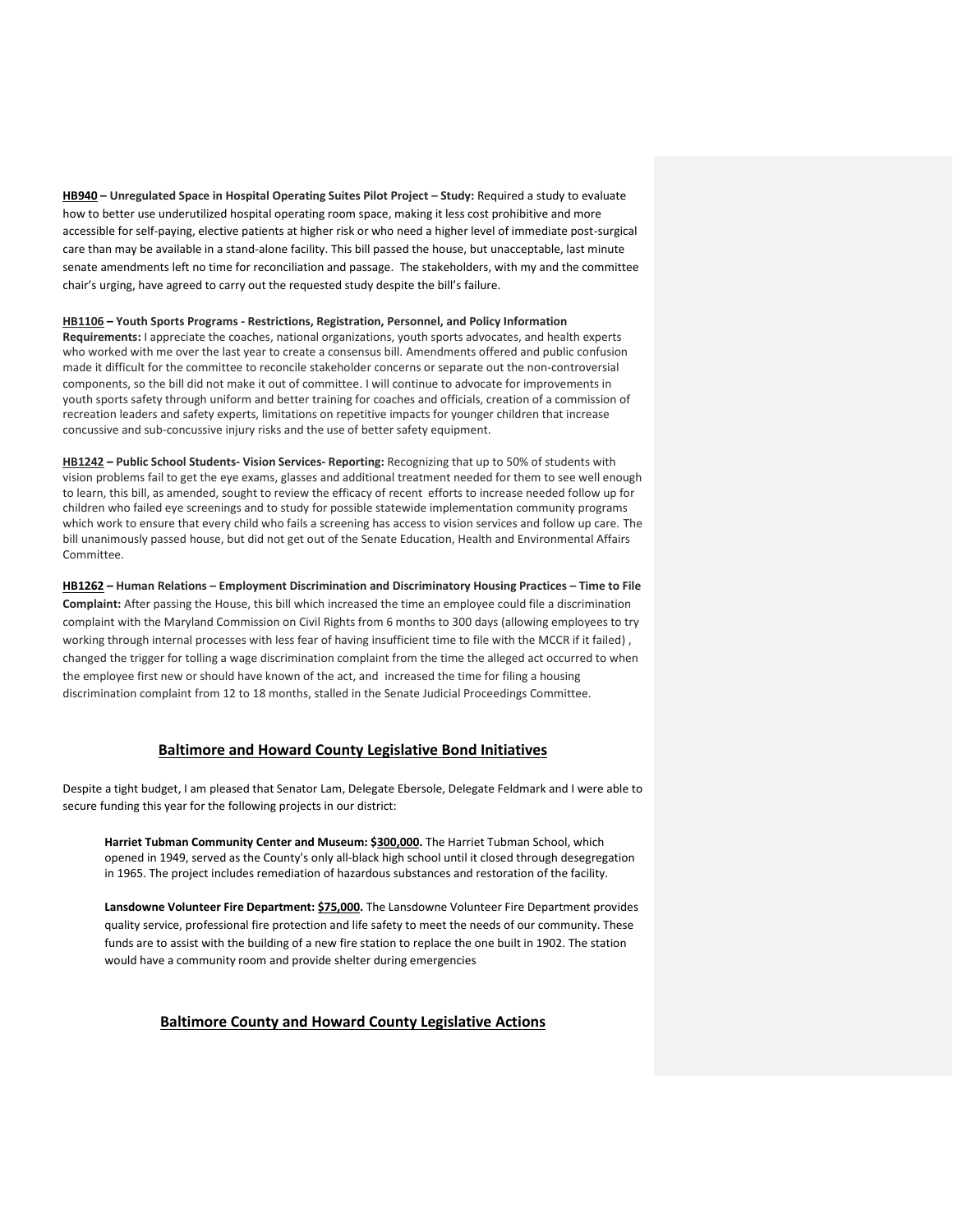**HB449 – Baltimore County- Development Impact Fees:** This bill authorizes, but does not mandate, the Baltimore County Council to impose development impact fees to finance any of the capital costs of additional or expanded public works, improvements, and facilities required to accommodate new construction or development. Collected fees must be used within the surrounding community of the construction or development for which the fees were imposed.

**HB590 – Howard County Board Of Education – Election of Members** – changes the elected Howard County Board of Education from a seven members elected at-large to a board of five members elected from each of the five council districts and two members elected at-large.

**HB1306 – Howard County- Howard County Housing Commission** – Establishes that Howard County Housing Authority as an entity that is controlled or wholly owned by the Howard County Housing Commission (HCHC) or by one or more HCHC subsidiary entities and extends, under specified circumstances, a real property tax exemption to these subsidiaries.

**HB1405 – Howard County- Transfer Tax- Collection by the Director of Finance** – Avoids the loss of a 5% collection fee to the State and preserving an additional \$1.5 Million annually for Howard County by requiring the county's Director of Finance to collect the transfer tax directly rather than the Clerk of the Circuit Court.

**HB1406 – Howard County- Department of Corrections- Authority to Establish Programs** – This bill authorizes the Howard County Department of Correction to establish and administer community service and pretrial services programs in the same manner as it is authorized to establish and administer a work release program.

**HB1409 – Howard County School Facilities Surcharge** – Authorizing the Howard County Council to enact a local law that provides for an annual adjustment in the amount of the school facilities surcharge. The actual impact depends on the surcharge rate that is established by the county and new construction in the county. As a point of reference, if the Howard County school facilities surcharge increased to \$4.00 per square foot, surcharge revenues would increase by approximately \$15.8 million.

# **2019 State Impact Session Accomplishments**

## **EDUCATION**

**HB733/SB661 – The Blueprint for Maryland's Future:** Allocating hundreds of millions in new funding to local school systems as a down payment on implementing the recommendations of the Kirwan Commission

**SB128 – Local School Calendar Choice:** Allows county boards of education to choose start and end dates for the school year. Schools are still required to follow state & federal guidelines such as: hour requirements, and maintaining a 180 day school year over 10 months.

**HB533 – University System of Maryland- Board of Regents- Transparency and Oversight**: This bill will add more accountability to the University System Board of Regent in order to rebuild the public's trust in higher education.

### **HEALTH**

**HB768 – Prescription Drug Affordability Board:** I was pleased to co-sponsor this bill which addresses the rising prescription drug costs, the House has passed legislation, which would make Maryland the first state in the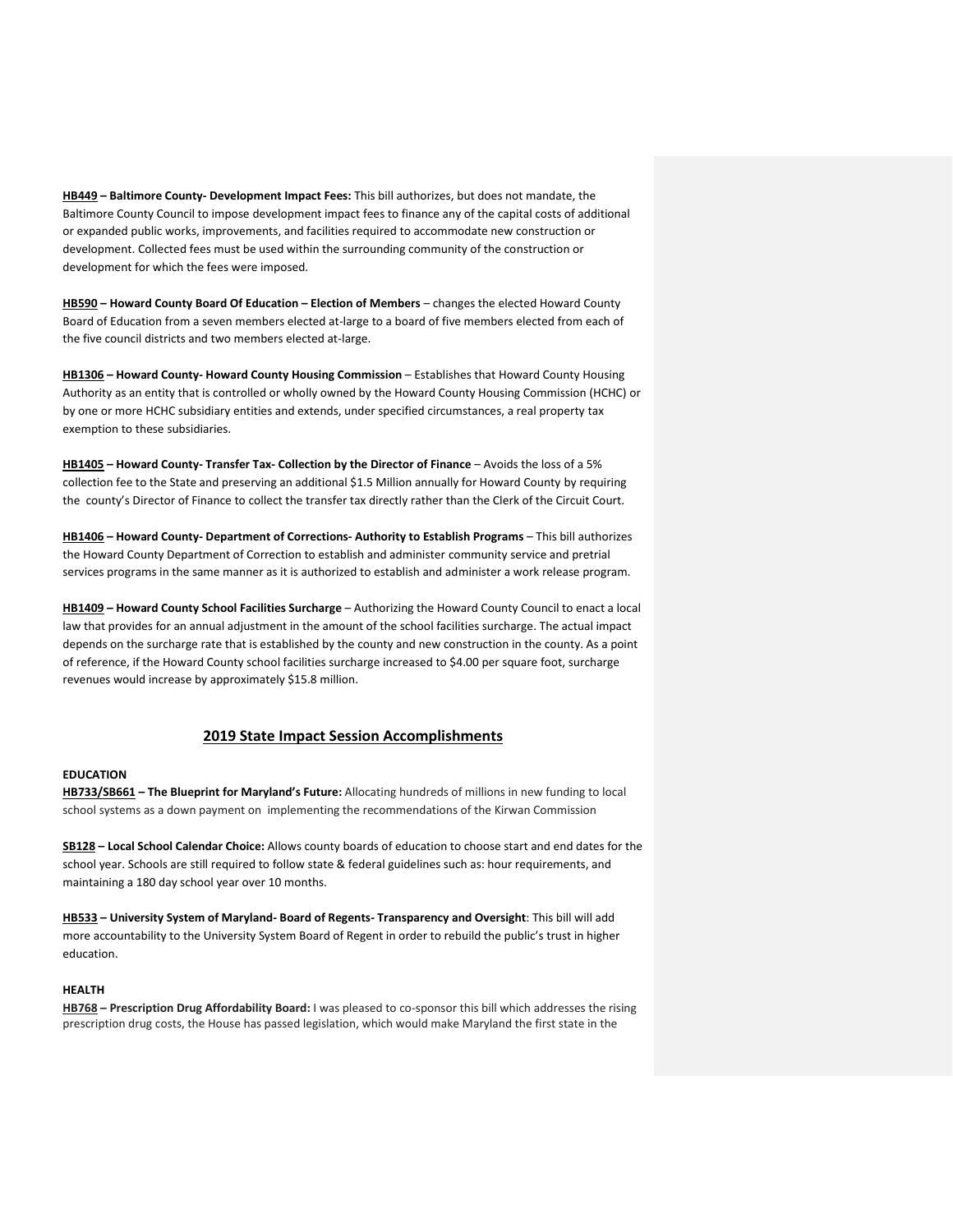country to establish a Prescription Drug Affordability Board which would have the authority to set an upper price limit on drugs purchased by health plans that serve employees of state and county governments.

**HB697 – Protecting the Affordable Care Act:** I was pleased to co-sponsor this legislation, which protects Marylanders with pre-existing conditions in the event that the Supreme Court overturns protections provided in the Affordable Care Act.

**HB814 – Maryland Health Insurance Option:** This bipartisan legislation establishes Maryland's Easy Enrollment Health Program (MEEHP): a simple, seamless system for enrolling uninsured Marylanders into free or low cost health insurance coverage by adding a checkbox on state income tax returns.

**HB1274 – Opioid Restitution Fund:** This bill, which I was pleased to co-sponsor, creates a special state fund for any money received from a legal judgments or from settlements against an opioid manufacturer. This dedicated fund ensures money recovered from this crisis is used to fund treatment and recovery programs.

**HB1169 – Tobacco 21**: This bill raises the state legal smoking and vaping age to 21, the same as the legal drinking age, except for members of the military for whom it remains 18. As the risk of developing tobacco addiction is greatest the younger one starts and most smokers are initiated before age 26, this should help reduce the numbers of tobacco addicts and significantly decrease the incidence of tobacco related disease and deaths.

### **ENVIRONMENT**

**SB516 – Clean Energy Jobs Act:** This bill requires Maryland to purchase 50% of its energy from renewable sources by the year 2030, increases in-state solar and off-shore wind production, and commits millions of dollars to workforce development and job training, including important provisions assuring that the jobs supported are good, family sustaining employment and apprenticeship programs.

**HB298 – OYSTERS:** This bill would protect and restore 5 oyster sanctuaries. Significant public investments have been made in support of these large-scale restoration projects and this bill would protect those investments by making them off limits to oyster harvesting in perpetuity.

**HB735 – Technical Study on Changes in Forest Cover and Tree Canopy in Maryland:** In order to understand the scale of deforestation in Maryland and the source of the problem, this bill gathers a diverse group of stakeholders to study deforestation patterns and make recommendations to offset forest loss.

### **WAGES**

**HB166 – Fight for \$15, Minimum Wage:** This bill, which I co-sponsored, gradually increases the state minimum wage to \$15 by 2025 for larger employers and by July 1, 2026 for businesses with 14 or fewer employees, with some exceptions.

### **CHILDREN**

**HB810 – Childcare Tax Expansion:** I was pleased to co-sponsor this bill expands access to childcare and dependent care tax credits by increasing the maximum income limits for eligibility.

**HB338 – Summer SNAP For Children Act:** This bill creates a summer Supplemental Nutrition Assistance Program (SNAP) for children, which will help feed kids who are eligible for free and reduced priced meals during school summer and winter breaks, helping ensure they're getting nutritious meals whether school is in session or not. I was pleased to be a co-sponsor of this important legislation.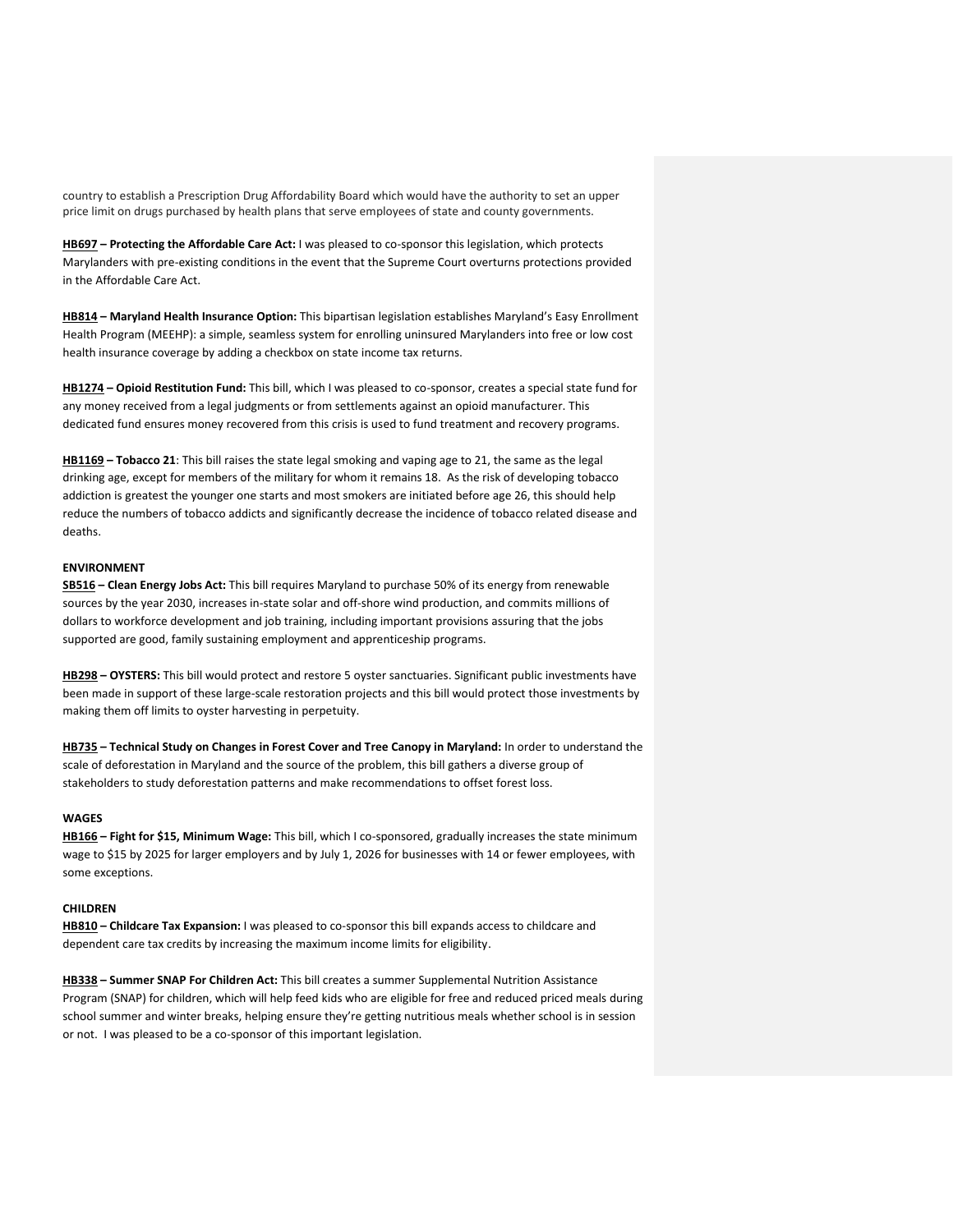### **CRIMINAL JUSTICE REFORM**

**HB116 – Inside the Walls Opiate Disorder Treatment:** This bipartisan legislation puts Maryland on track to offer full medication-assisted treatment (MAT) to inmates suffering from opiate use disorder in all local jail by 2023.

**HB1001 – Reducing Solitary Confinement:** This overwhelmingly bipartisan legislation passed by both chambers, says a juvenile may not be placed in solitary confinement unless there is clear and convincing evidence of an immediate risk of harm to the minor, staff, or other inmates.

**HB994 – Ban the Box:** This legislation bans disclosures regarding an applicant's criminal history prior to an inperson interview in an effort to reduce recidivism and increase the employment prospects of tens of thousands of Marylanders.

#### **PUBLIC SAFETY**

**HB397 – Improvements to 9-1-1 System:** I was a co-sponsor of this bill which modernizes the 9-1-1 system to make it more effective for Marylanders in crisis by adopting the Internet based Next Generation 911 system. This would allow people to send 9-1-1 a text message, pictures and videos, in an emergency. This allows law enforcement to better assess and prepare for the situation before arriving and will also help improve location accuracy and prevent misrouting of calls.

**HB1343 – Eliminate Handgun Review Board:** Having heard complaints about the process and leanings of the Board under both the previous and current administrations, this legislation will address the long delays in appeals of firearm conceal/carry permit denials and remove politics from the decisions by remanding the appeals to the administrative law judges in the Office of Administrative Hearings and disband the Handgun Review Board.

**HB1096 – Sexual Assault Evidence Kits:** This bill protects victims of sexual assault by requiring rape kits to be counted and tested. It requires law enforcement to submit a rape kit to a forensic laboratory within 30 days and must be processed at the laboratory as soon as possible. It also establishes an independent review process for any rejected evidence kit.

#### **OTHER IMPORTANT BILLS**

**HB1428 – University of Maryland Medical System Corporation – Board of Directors, Ethics, and Audits:** I was a co-sponsor of this emergency bill which alters the composition of, and the appointment process for, members of the Board of Directors of the University of Maryland Medical System Corporation (UMMSC), including reconstituting the board and prohibiting a member from being a State or local elected official. A member of the board may not intentionally use the prestige of office or public position for that member's private gain or that of another, and each member must annually submit a specified disclosure of financial interest to the Health Services Cost Review Commission (HSCRC). The board must adopt a specified conflict of interest policy and is prohibited from using sole source procurement to award a contract to an active member of the board or a business entity that employs or has an affiliation with an active member.

**HB336 – Civilian Federal Employees- Unemployment Insurance Benefits and Federal Government Shutdown Employee Assistance:** A law establishing an emergency fund for Maryland based government employees who must report to work without pay during a shutdown. The law makes them eligible for temporary assistance through the state and no interest loans during future shutdowns. I was pleased to co-sponsor this legislation.